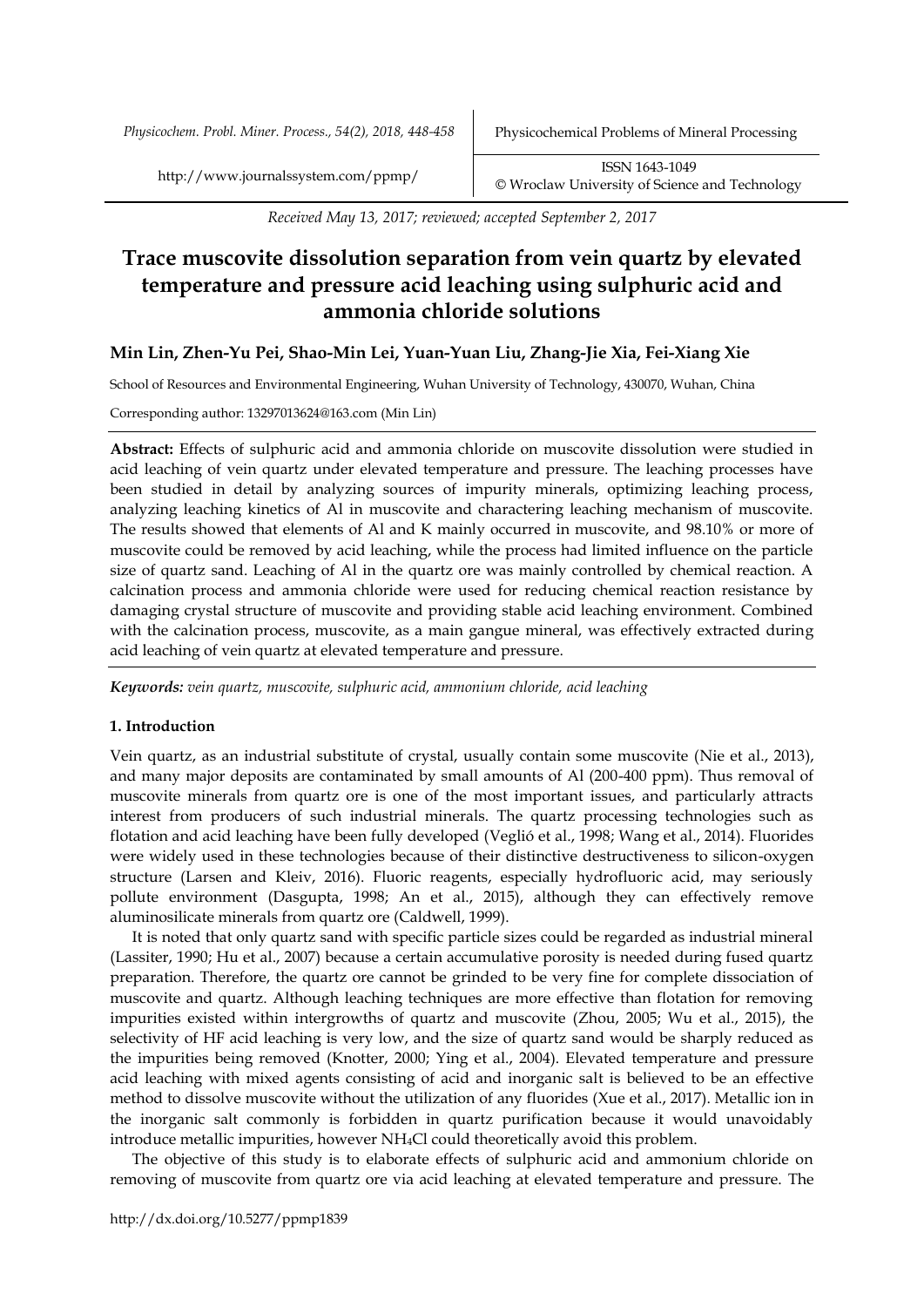research is focused on mineralogical study of quartz, optimizing leaching process, analyzing leaching kinetics of Al in muscovite and charactering calcination and leaching mechanisms of muscovite.

## **2. Materials and methods**

# **2.1 Materials**

The quartz rock and quartz sand are from Qichun County of Hubei Province. The contents of main metallic elements in the quartz ore were analyzed by Inductively Coupled Plasma Spectrometer-Optical Emission Spectr (ICP-OES, Prodigy 7). As shown in Table 1, main metallic elements in quartz are Al (352.7  $\mu$ g/g), K (118.1  $\mu$ g/g) and Fe (61.22  $\mu$ g/g). The particle size and specific area of quartz sand were analyzed by Laser Granulometer (BT9300S), the analysis result is shown in Fig. 1 while 88.25% of quartz sand is larger than 100 μm.



Table 1. Contents of main metallic elements for Qichun sample

Fig. 1. Particle size distribution of quartz sand

# **2.2 Methods**

#### *2.2.1 Sample preparation*

Quartz rock was sliced and the cross section was polished for microscopic examination. Quartz sand was calcined at 1173.15 K for 5 h in muffle furnace (KSY-12-16A). The calcined quartz sand was poured into ultrapure water (18.25 M $\Omega$  cm) in order to cooled to room temperature rapidly, and then dried for the experiments.

## *2.2.2 Mineralogical study*

The quartz cross sections were observed by polarizing microscope (DLMP) to investigate gangue minerals. Calcined quartz sand was used for leaching experiment and analyzing morphology, and the composition of associated minerals by scanning electron microscope (JSM-5610LV) and electron probe (JXA-8230/INCAX-ACT).

## *2.2.3 Acid leaching at elevated temperature and pressure*

All leaching experiments were conducted in a reaction kettle with lining of para polystyrene (PPL, 100 cm<sup>3</sup> ). The experimental apparatus was shown in Fig. 2. The reaction temperature was controlled by electrothermal air blow drying cabinet (DHG-9075A). Pressure was autogeneous and was controlled by temperature in the airtight leaching system. In general, the liquid/solid ratio was 5 cm<sup>3</sup>/g (10 g of mineral and 50 cm<sup>3</sup> of mixed acid and salt solutions), and leaching time was 7 h. Single factor tests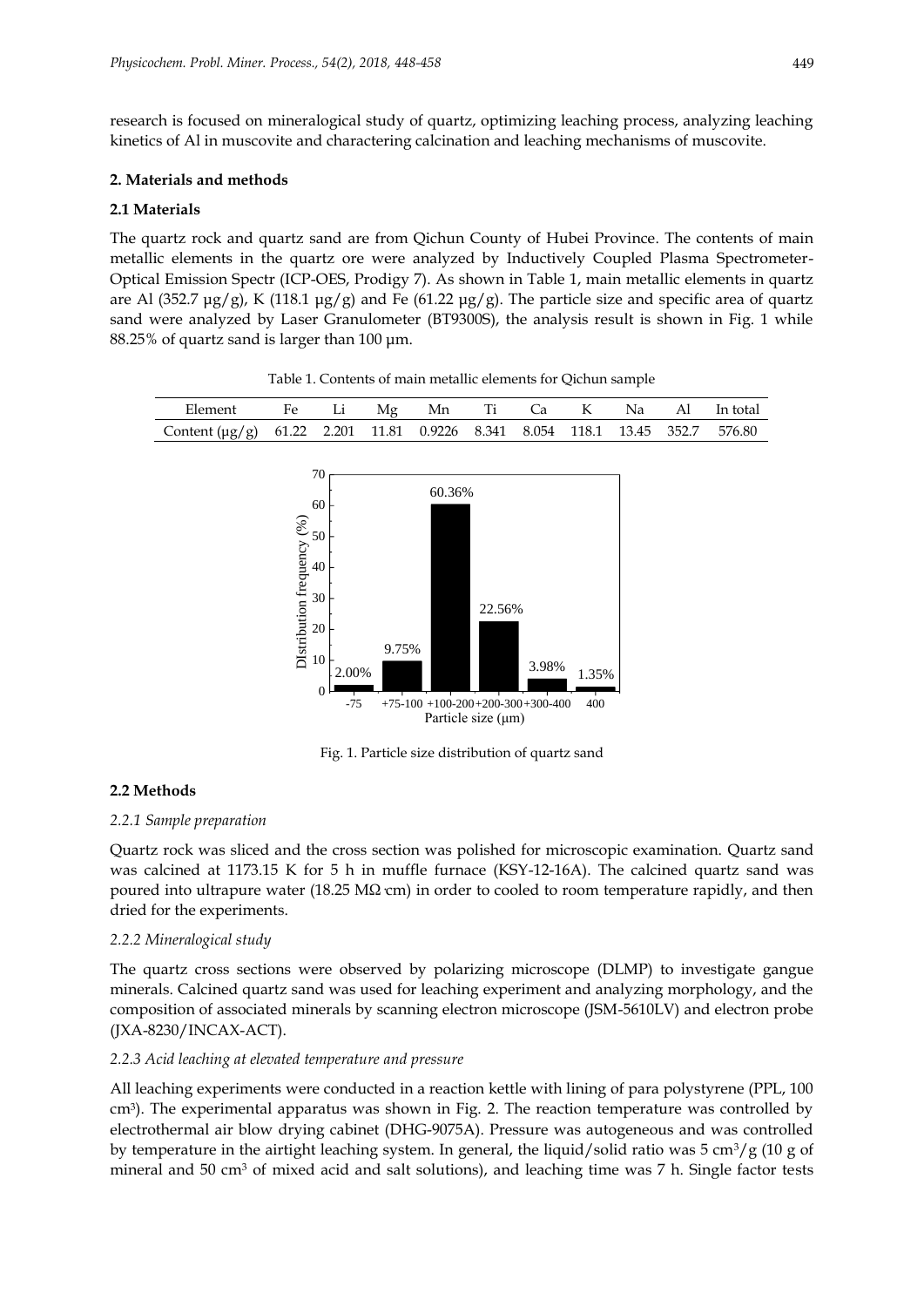with respect to reaction temperature with or without NH<sub>4</sub>Cl, H<sub>2</sub>SO<sub>4</sub> concentration at different temperatures, and  $c(NH_4Cl)/c(H_2SO_4)$  ratio were carried out. Leached quartz sand was washed for 5-10 times with ultrapure water, and then dried in electrothermal air blow drying cabinet. The quartz sand samples were treated by HF for analyzing metallic element content by ICP-OES, while contents of metal elements in quartz concentrate were also examined by ICP-MS (Thermo ICAP Qc).



Fig. 2. Experimental apparatus

The optimum muscovite removal effect was approximately evaluated by calculating extraction yield of K in quartz concentrate although few removed K was from quartz lattice (Götze et al., 2004). However, it was best to use the extraction yield of Al to evaluate muscovite removal effect in single factor tests because K in interlayer was usually leached prior to Al in layered silicate mineral. In this case:

*η*=*η*(K),

where  $\eta$  is the optimum muscovite removal yield, and  $\eta(K)$  is the K extraction yield of under optimum leaching condition.

The leaching kinetics of removing Al from quartz sand was studied at different leaching temperature. Based on this, apparent activation energy of pressure acid leaching was calculated:

$$
lnk = -\frac{E_a}{RT} + lnA,
$$

where *T* is leaching temperature, *k* is rate constant of action at different temperature, *R* is molar gas constant (8.314 J/(mol·K)), *E*a is apparent activation energy, and *A* is pre-exponential factor.

Referenced and suitable kinetics models of muscovite dissolution including shrinking core model and Avrami model are as follows (Avrami, 1939; Tan et al., 1996; Dietzel, 2000; Zhong et al., 2015):

1) Shrinking core model: chemical reaction control: 1-(1-*x*) 1/3=*kt*; internal diffusion control: 1-2*x*/3-  $(1-x)^{2/3}$ =kt, where x is reaction fraction, k is comprehensive rate constant of action at different temperature, and *t* is leaching time.

2) Avrami model:  $ln(-ln(1-x))=nln(t)$  where n is grain parameter that is relative to reaction mechanism.

#### **3. Results and discussion**

#### **3.1 Mineral impurities in quartz**

As shown in Fig. 3, gangue minerals including muscovite, secondary hematite and kaolinite were observed by polarizing microscope. The muscovite and secondary hematite widely occurs in the quartz, but the proportion of kaolinite is negligible. As shown in Fig. 4 and Table 2, the muscovite in calcined quartz sand contains some metallic elements such as Al (wt 16.15%), K (wt 8.74%), Fe (wt 3.80%), Mg (wt 1.09%) and Ti (wt 0.47%). Combined with microscopic analyses and content analyses of the metallic elements (Table 1), it is indicated that elements Al and K mainly occurs in muscovite. So their contents in quartz sand can be used to evaluate the content of trace muscovite.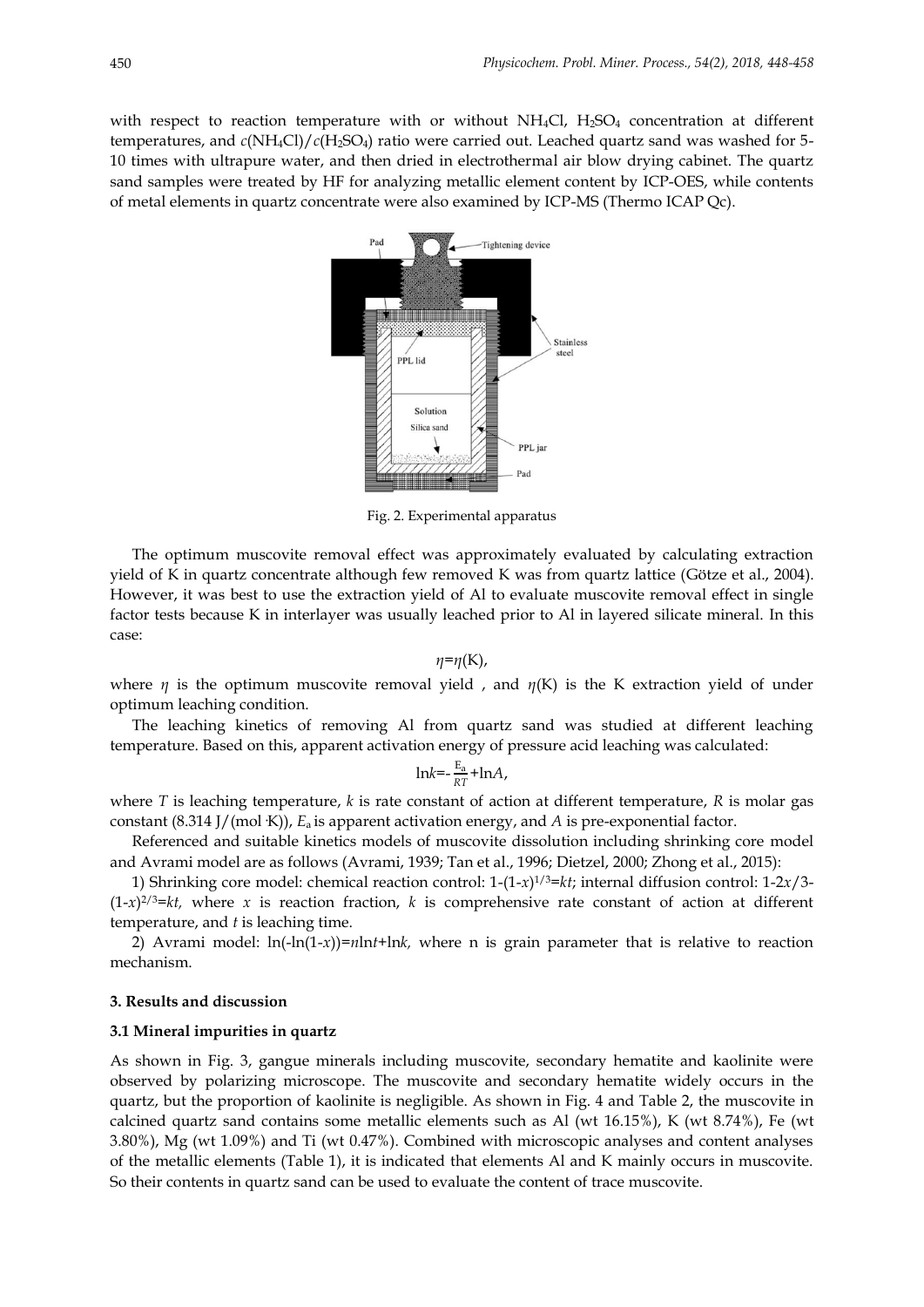

Fig. 3. Associated minerals in quartz sections by polarizing microscope (transmission light): (a) M-muscovite, (b) SH-secondary hematite in quartz fracture (F), (c) K-kaolinite



Fig. 4. Secondary electron image (SEI) of muscovite from calcined quartz sand

Table 2. Contents of main elements of muscovite from calcined quartz sand (wt.%)

| Element |       |       | Al    | K    | HΔ<br>+ C | 84 o | Ti   | In total |
|---------|-------|-------|-------|------|-----------|------|------|----------|
| 'ontent | 24.07 | 45.69 | 16.15 | 8.74 | 3.80      | 1.09 | 0.47 | 100.00   |

#### **3.2 Effect of leaching temperature on muscovite dissolution**

Element Al in quartz sand was removed by dissolving muscovite in NH4Cl and H2SO<sup>4</sup> acid leaching system at elevated temperature and pressure. Extraction yields of Al  $(M_i, N_i)$  with or without NH<sub>4</sub>Cl were used to determine critical temperature at which NH4Cl began to promote leaching reaction:

*D*=*M*i-*N*i, i=423.15, 433.15, 443.15, 453.15, 463.15, 473.15, 483.15, 493.15, 503.15, 513.15 and 523.15 K where  $M_i$  is extraction yield of Al with 100 mmol/dm<sup>3</sup> H<sub>2</sub>SO<sub>4</sub>+200 mmol/dm<sup>3</sup> NH<sub>4</sub>Cl, and  $N_i$  is extraction yield of Al with 100 mmol/ $dm^3$  H<sub>2</sub>SO<sub>4</sub>.

Fig. 5 showed that an obvious turning point occurred at 453.15 K at which NH4Cl began to accelerate leaching reaction. The negative effect of NH4Cl was reversed around 463.15 K and then actually promoted Al extraction with further increasing of leaching temperature. So NH4Cl promoted the muscovite removal at 463.15 K or above.



Fig. 5. Effect of leaching temperature on the values of D: leaching time 3 h, NH4Cl 100 mmol/dm3,  $c(NH_4Cl)/c(H_2SO_4)$  ratio=2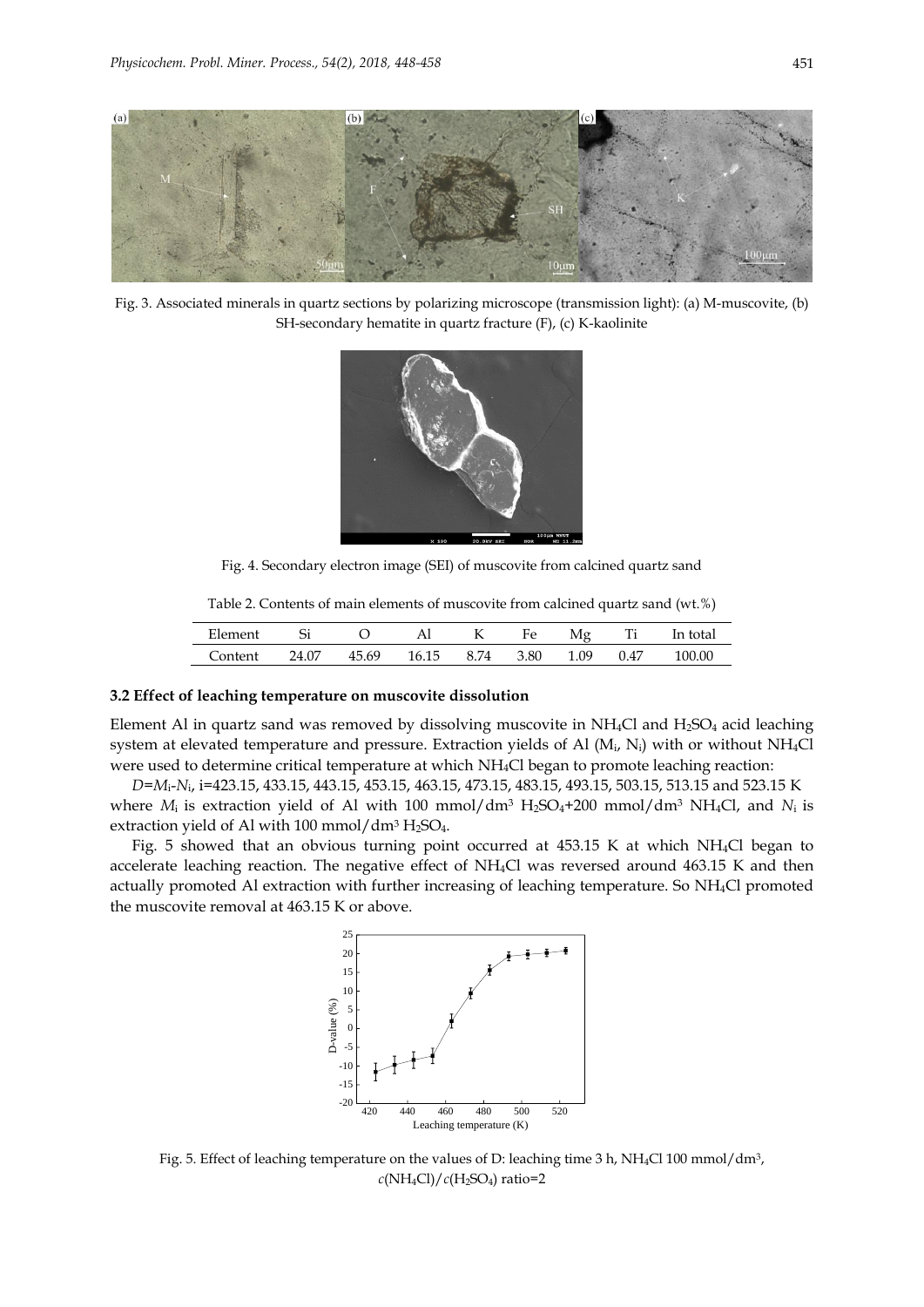#### **3.3 Effect of agent consumption on muscovite dissolution**

The results of single factor tests about  $H_2SO_4$  concentration at different temperatures are shown in Fig. 6. Extraction yields of Al increased with the  $H_2SO_4$  concentration at 423.15, 473.15 and 523.15 K. At 523.15 K, the extraction yield reached 86.1% with  $H_2SO_4$  of 300 mmol/dm<sup>3</sup>, but slightly decreased right afterwards. The higher the temperature, the greater the extraction yield with the same  $H_2SO_4$ concentration. So leaching temperature of 523.15 K and  $H_2SO_4$  concentration of 300 mmol/dm<sup>3</sup> were adopted for following experiment.



Fig. 6. Effect of H<sub>2</sub>SO<sub>4</sub> concentration on Al extraction yield: L/S ratio-5 cm<sup>3</sup>/g, leaching time 7 h, *c*(NH4Cl)/*c*(H2SO4) ratio=2

#### **3.4 Effect of agent ratio on muscovite dissolution**

Fig. 7 shows that extraction yield curve of Al had two humps when  $c(NH_4Cl)/(c(H_2SO_4)$  ratio was 1.5 and 3.5, respectively. Apparently, agent ratio of 1.5 was better than 3.5 because it consumed less NH4Cl. And the extraction yield of Al reached 87.5% at agent ratio of 1.5. The NH4Cl promoted the extraction of Al at  $c(NH_4Cl)/c(H_2SO_4)$  ratio of 1.5, but  $NH_4^+$  may reduce H<sup>+</sup> and muscovite contact probability with further increasing of  $c(NH_4Cl)/c(H_2SO_4)$  ratio (especially at 2.5). The second hump indicated that NH4Cl was the host leaching agent when  $c(NH_4Cl)/c(H_2SO_4)$  ratios ranging from 3.0 to 4.0.



Fig. 7. Effect of  $c(NH_4Cl)/c(H_2SO_4)$  ratio on Al extraction yield: L/S ratio 5 cm<sup>3</sup>/g, reaction time 7 h, H<sub>2</sub>SO<sub>4</sub> 300 mmol/dm3, leaching temperature 523.15 K

## **3.5 Effect of elevated temperature and pressure on muscovite dissolution**

The contents of main metallic elements in quartz ore and leached quartz sand were shown in Table 3. The total content of main metal elements was reduced from 576.80 μg/g to 79.135 μg/g while total extraction yield reached 86.3%. In addition, elements Al, K and Fe could be effectively removed with a certain removals of elements Mg, Mn, Ti and Ca. Extraction yields of Li and Na was lower due to their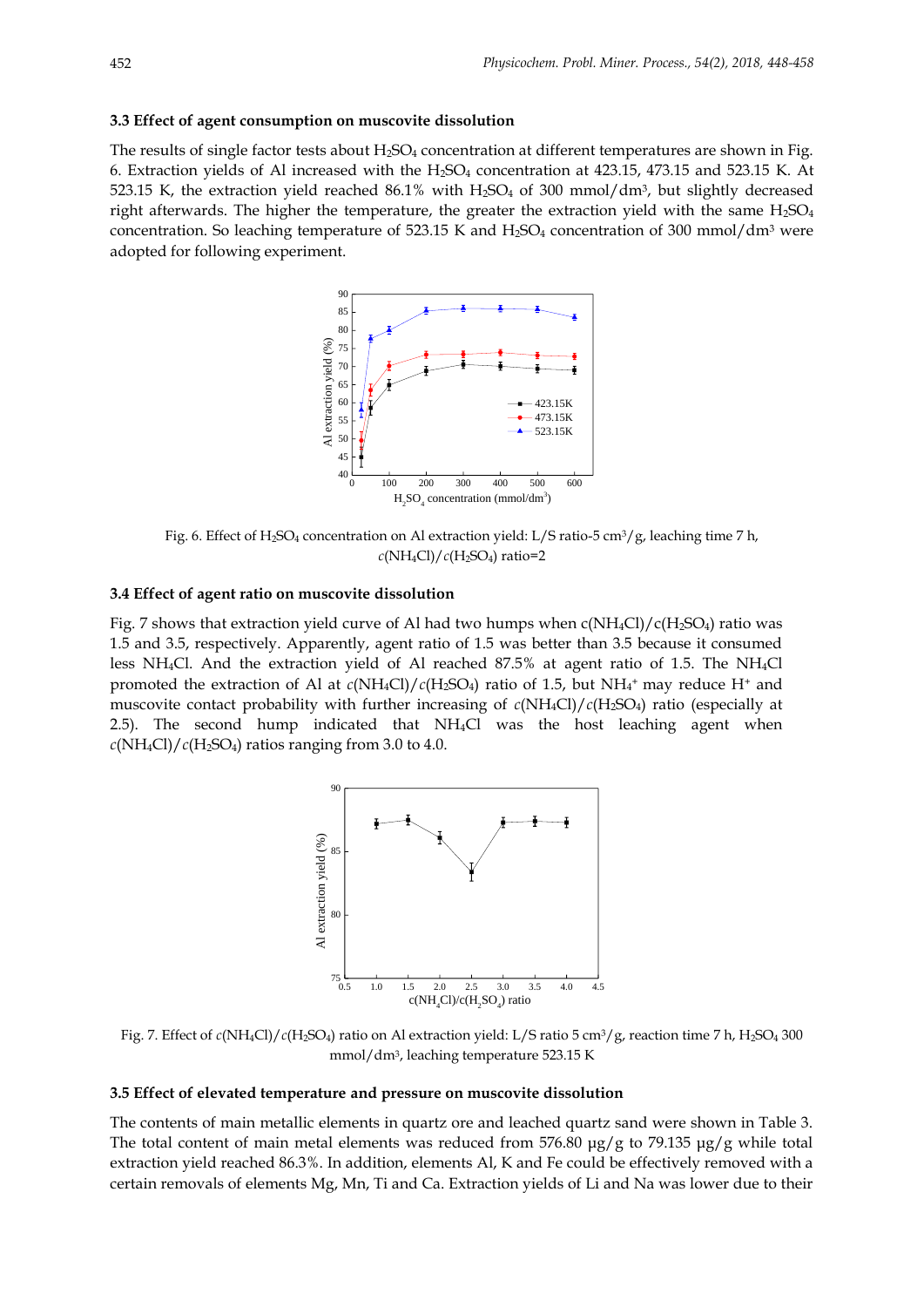different existence states (Botis and Pan, 2009). The optimum removal effect of muscovite:  $\eta = \eta(K) = \frac{118.1-2.241}{118.1} = 98.10\%$  under optimum leaching conditions listed in Table 4.

| Elements                                                                              |  |                                                               |  |  | Fe Li Mg Mn Ti Ca K Na Al Intotal |
|---------------------------------------------------------------------------------------|--|---------------------------------------------------------------|--|--|-----------------------------------|
| ( )re                                                                                 |  | 61.22 2.201 11.81 0.9226 8.341 8.054 118.1 13.45 352.7 576.80 |  |  |                                   |
| Concentrate $(\mu g/g)$ 1.123 2.038 7.146 0.5350 5.376 4.396 2.241 12.19 44.09 79.135 |  |                                                               |  |  |                                   |

Table 3. Main metallic element contents in quartz ore and leached quartz

| Table 4. Optimum conditions about leaching process |  |
|----------------------------------------------------|--|
|                                                    |  |

| Factor | $H_2SO_4(98\%)$ | NH4Cl                                                    | Reaction time L/S Ratio Temperature |                                |         |
|--------|-----------------|----------------------------------------------------------|-------------------------------------|--------------------------------|---------|
|        |                 | Condition $0.3 \text{ mol/dm}^3$ $0.45 \text{ mol/dm}^3$ | 7 h                                 | $5 \,\mathrm{cm}^3/\mathrm{g}$ | 523.15K |

#### **3.6 Effects of calcination on quartz acid leaching**

Combining calcination and elevated temperature and pressure acid leaching, intergrowth and inclusion impurities in quartz were removed. As shown in Fig. 8(a), adherent gangue mineral was separated from quartz due to their different thermal expansibilities during calcination. Because gangue impurities lead to a rough surface of calcined quartz, the surface of leached quartz (Fig. 8(b)) was smoother than that of calcined quartz (Fig. 8(a)). This observation indicated that intergrowth impurities were separated from quartz particle during calcination and then dissolved by elevated temperature and pressure acid leaching. Inclusion impurities inside quartz were exposed to leaching agents due to thermal expansibility during calcination. As shown in Fig. 8(c), fracture on the surface of quartz was caused by heat stress. Different thermal expansibilities of quartz and its inclusions provided a way to remove the inclusions although the process commonly increased superficial area of quartz sand.



Fig. 8. SEIs of quartz particles: (a)-rough surface of calcined quartz particle (1173.15K for 5 h), (b)-smooth surface of quartz sand leached at the best conditions, (c)-fracture on surface of calcined quartz particle (1173.15 K for 5 h)



Fig. 9. Particle size distribution of quartz leached at the best conditions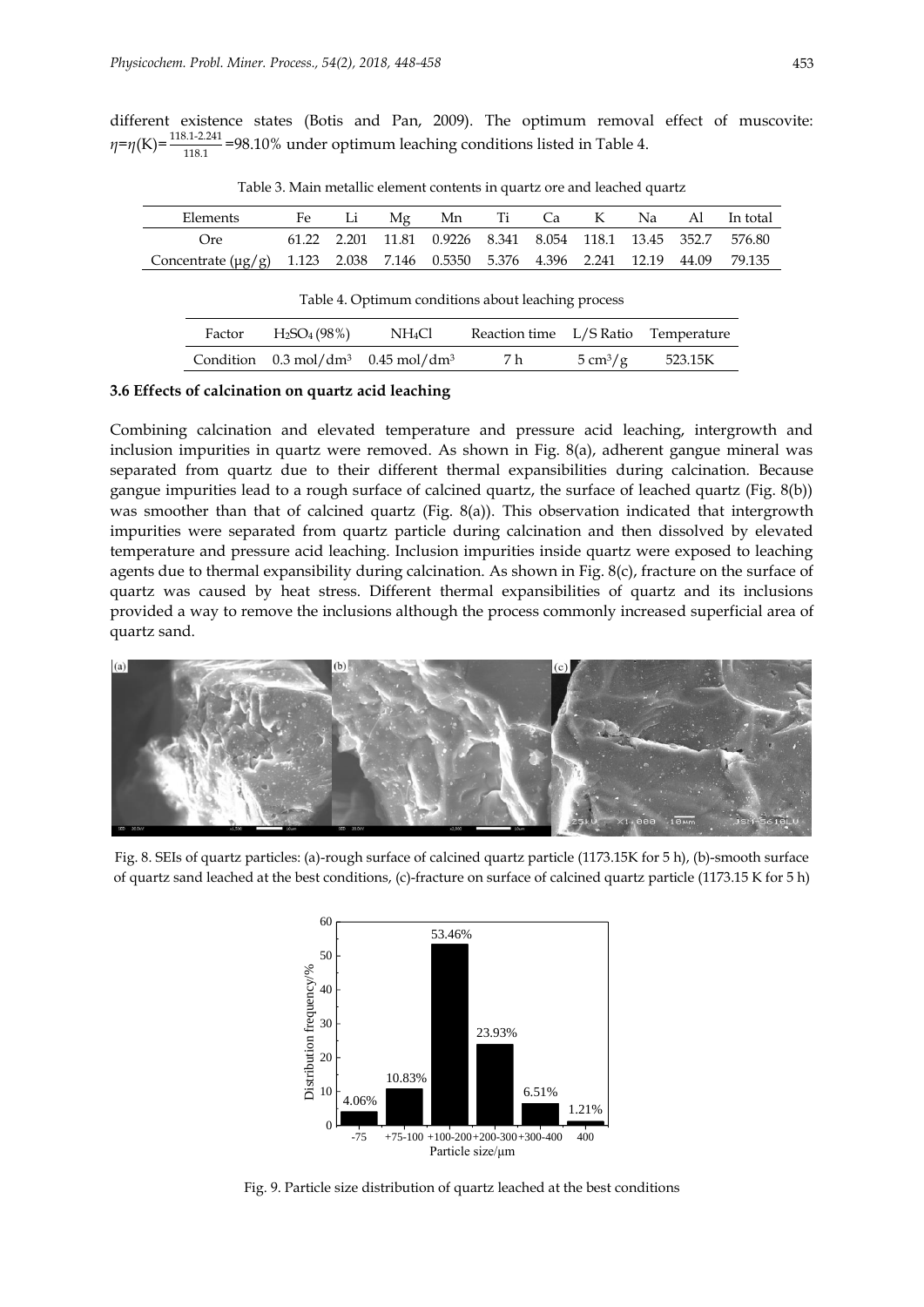As shown in Fig. 9, 85.11% of particles in quartz concentrate was larger than 100 μm. There was only 3.56% reduction relative to the quartz sand ore. Meanwhile, the specific area (Table 5) of quartz increased from 14.99 m<sup>2</sup>/kg to 16.94 m<sup>2</sup>/kg, and the tiny increasing rate of 13.01% indicated that this process without HF had limited influence on particle size of quartz, indicating that some fractures occurred in quartz particle due to the removal of inclusion mineral. The result was consistent with Fig. 8(c).

Table 5. Specific areas of quartz at different periods

| Specific area $/m^2/Kg$ |                                          |       |  |  |  |  |
|-------------------------|------------------------------------------|-------|--|--|--|--|
|                         | Ore Sample after calcination Concentrate |       |  |  |  |  |
| 14.99                   | 15.09                                    | 16.94 |  |  |  |  |

## **3.7 Leaching kinetics of element Al**

As shown in Fig. 10(a), the leaching kinetics of element Al was carried out with 0.3 mol/dm<sup>3</sup> H2SO<sup>4</sup> and 0.45 mol/dm<sup>3</sup> NH4Cl at different leaching temperatures while the leaching liquid/solid ratio was 5 cm3/g. Avrami model and shrinking core model are shown in Table 6 according to coefficient of determination (*R*<sup>2</sup> ), although external diffusion control of shrinking core model is not shown due to low *R*<sup>2</sup> . The Avrami model was more suitable than shrinking core model according to the correlation coefficient. In the fitting of shrinking core model, internal diffusion control was more important than chemical reaction control. It indicated that the leaching process was mainly limited by the diffusion of leaching agents from leaching liquid to the core of muscovite. Zhong (2015) reported that leaching reaction was controlled by chemical reaction and internal diffusion when *n* ranges from 0.5 to 1.0, but only by diffusion process when *n* was less than 0.5. In the fitting of Avrami model, *n* was always more than 0.5 but less than 1.0 while the  $n$  decreased with leaching temperature. It indicated that the leaching process was jointly influenced by chemical reaction and internal diffusion. With the leaching temperature, the influence of chemical resistance decreased, and diffusion resistance increased. Based on the fitting of Avrami model, apparent activation energy of leaching Al from quartz sand was 52.18 kJ/mol according to Fig. 10(b). So the leaching process of element Al was mainly controlled by chemical reaction.

In summary, reducing of muscovite particle size and increasing of leaching temperature are effective methods to reduce chemical reaction resistance. As mentioned in the introduction, grinding is inadvisable because of the special demanding for particle size in quartz processing. Calcination, as a retreatment technology to activate muscovite by reducing its size and increasing possible fractures, is effective for promoting the dissolution separation of muscovite from vein quartz sand.



Fig. 10. Leaching kinetics and apparent activation energy curve of acid leaching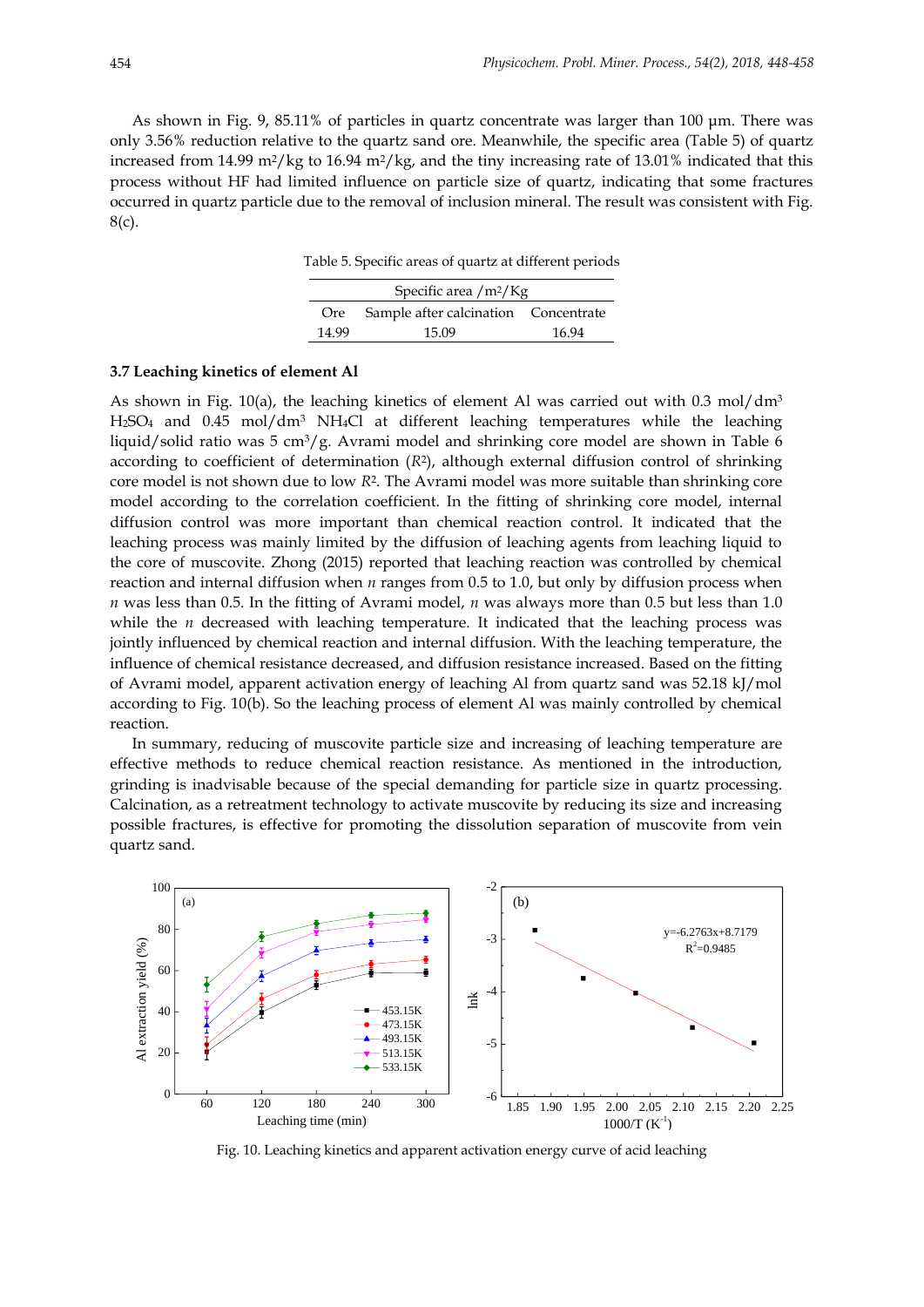| Leaching control model |           | Leaching<br>temperature $(K)$ | Regression equation             | R <sup>2</sup> | k         |
|------------------------|-----------|-------------------------------|---------------------------------|----------------|-----------|
|                        |           | 453.15                        | $1-(1-x)^{1/3}=0.0008t$         | 0.8900         | 0.0007795 |
|                        | Chemical  | 473.15                        | $1-(1-x)^{1/3}=0.0009t$         | 0.9006         | 0.0008597 |
|                        | reaction  | 493.15                        | $1-(1-x)^{1/3}=0.0010t$         | 0.8745         | 0.0099996 |
|                        | control   | 513.15                        | $1-(1-x)^{1/3}=0.0012t$         | 0.8784         | 0.0012071 |
| Shrinking              |           | 533.15                        | $1-(1-x)^{1/3}=0.0011t$         | 0.8641         | 0.0011242 |
| core model             |           | 453.15                        | $1-2x/3-(1-x)^{2/3}=0.0002t$    | 0.9253         | 0.0002201 |
|                        | Internal  | 473.15                        | $1-2x/3-(1-x)^{2/3}=0.0003t$    | 0.9480         | 0.0002697 |
|                        | diffusion | 493.15                        | $1-2x/3-(1-x)^{2/3}=0.0004t$    | 0.9142         | 0.0003739 |
|                        | control   | 513.15                        | $1-2x/3-(1-x)^{2/3}=0.0005t$    | 0.9151         | 0.0005127 |
|                        |           | 533.15                        | $1-2x/3-(1-x)^{2/3}=0.0005t$    | 0.8892         | 0.0005133 |
|                        |           | 453.15                        | $ln(-ln(1-x))=0.8797lnt-4.9778$ | 0.9566         | 0.0068892 |
| Avrami model           |           | 473.15                        | $ln(-ln(1-x))=0.8530lnt-4.6804$ | 0.9572         | 0.0092753 |
|                        |           | 493.15                        | $ln(-ln(1-x))=0.7862lnt-4.0266$ | 0.9516         | 0.0178349 |
|                        |           | 513.15                        | $ln(-ln(1-x))=0.7865lnt-3.7439$ | 0.9540         | 0.0236616 |
|                        |           | 533.15                        | $ln(-ln(1-x))=0.6434lnt-2.8274$ | 0.9545         | 0.0591665 |

Table 6. Leaching control models of element Al

# **3.8 Calcination and leaching mechanisms**

Calcination promoted stratification of muscovite and structure damage. As shown in Fig. 11(a), surface layer of muscovite exfoliated from its host. With the calcination, the exfoliated muscovite sheet was further damaged into active fragment, as shown in Fig. 11(b). The effects of calcination on muscovite were propitious to muscovite dissolution in subsequent elevated temperature and pressure acid leaching.

Changes of muscovite during calcination (1173.15 K for 5 h) could be divided into three stages (Zhu et al., 2008; Liu and Lin, 2008; Shan et al., 2013):

$$
K_2O \cdot 3Al_2O_3 \cdot 6SiO_2 \cdot 2H_2O \rightarrow K_2O \cdot 3Al_2O_3 \cdot 6SiO_2 + 2H_2O \uparrow,
$$
\n(1)

$$
K_2O \cdot 3Al_2O_3 \cdot 6SiO_2 \rightarrow K_2O + 3Al_2O_3 + 6SiO_2,\tag{2}
$$

$$
Al_2O_3 + SiO_2 \rightarrow Al_2O_3 SiO_2. \tag{3}
$$



Fig. 11. SEIs of muscovite in calcined quartz sand: (a)-surface topography of muscovite, (b)-active fragments on surface of muscovite

First, planar water and constitution water were removed from muscovite, and the evaporation of these water increased interlayer spacing of muscovite. The crystal structure of this muscovite changed due to calcination, and then the active  $\text{Al}_2\text{O}_3$  and  $\text{SiO}_2$  formed. Finally, some active  $\text{Al}_2\text{O}_3$  reacted with SiO<sup>2</sup> to form another stable phase, such as andalusite (Liu and Lin, 2008). This stable phase on the edge of muscovite stopped further migration of Al to quartz particle. And some fractures occurred in calcined muscovite. These activation effects reduced chemical reaction resistance of dissolving muscovite. Active Al<sub>2</sub>O<sub>3</sub> and the stable phase could be dissolved with leaching agent.

$$
\text{Al}_2\text{O}_3 + 6\text{H}^+ \rightarrow 2\text{Al}^{3+} + 3\text{H}_2\text{O},\tag{4}
$$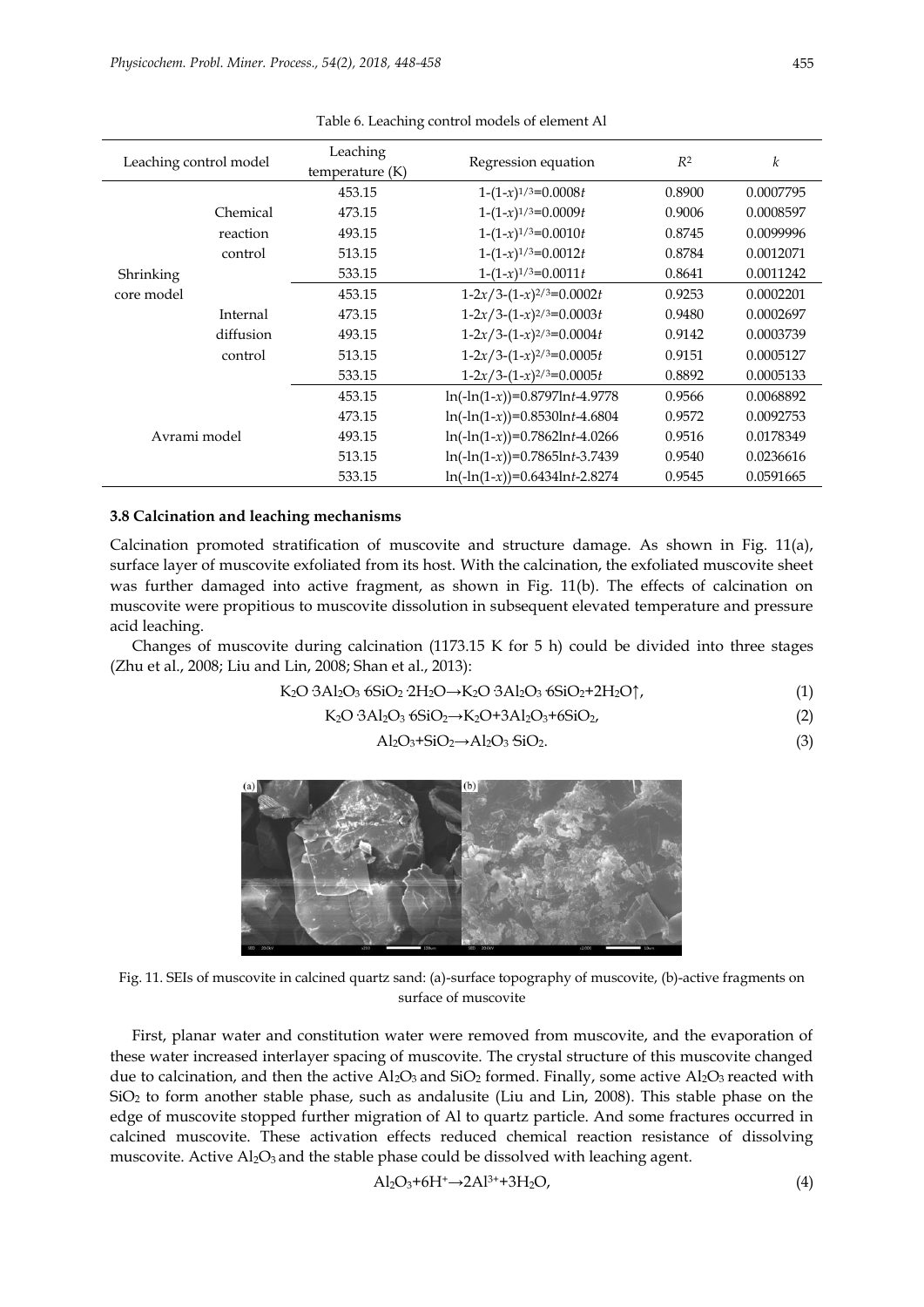$$
\mathrm{Al}_2\mathrm{O}_3\,\mathrm{SiO}_2 + 4\mathrm{H}^+ \rightarrow 2\mathrm{Al}^{3+} + \mathrm{SiO}_3^{2-} + 2\mathrm{H}_2\mathrm{O},\tag{5}
$$

$$
SiO32+2H+\rightarrow H2SiO3.
$$
 (6)

As shown in Fig. 12, active  $SiO<sub>2</sub>$  and the stable phase were reacted with H<sup>+</sup> from H<sub>2</sub>SO<sub>4</sub> to form  $H_2SiO_3$  in the form of colloid which was strongly attracted to the surface A for hindering the further reaction.



Fig. 12. Image of muscovite crystal structure (Jackson and West, 2015; Comodi and Zanazzi, 1995)

Most of Al-O-Si and Si-O-Si of muscovite were damaged by  $H^*$ . And then  $Al^{3+}$ , a product of reaction (7), might be triggered to hydrolyze at elevated temperature (reaction (8)) and Si-O- structure (reaction  $(9)$ ) in close layer (Gao et al., 1993; Hou et al., 2016) when the H<sup>+</sup> was consumed in large quantities.

$$
K_2O \cdot 3Al_2O_3 \cdot 6SiO_2 + 20H^+ \rightarrow 6Al^{3+} + 2K^+ + 6H_2SiO_3 + 4H_2O, \tag{7}
$$

$$
\text{Al}^{3+}+3\text{H}_2\text{O} \xrightarrow{\Delta} \text{Al}(\text{OH})_3+3\text{H}^+, \tag{8}
$$

$$
2Al^{3+}+3SiO_3^{2+}+6H_2O \rightarrow 2Al(OH)_3+3H_2SiO_3,\tag{9}
$$

$$
H_2SiO_3 \rightarrow SiO_2 + H_2O. \tag{10}
$$

This colloid consisting of  $Al(OH)_{3}$  and  $H_{2}SiO_{3}$  from reaction (9) was accumulated on surface B so that it could hinder damage of dioctahedron and dissolution of Al by reducing contact probability of dioctahedron and H+. The special colloid hindered the diffusion of leaching agents from leaching liquid to core of muscovite, and then hindered the leaching reaction (Zhong, 2015). The result is consistent with the finding of increased diffusion resistance in leaching kinetics of element Al.

NH<sup>4</sup> <sup>+</sup> could react with silicon oxygen structure (Yang et al., 2016) so as to avoid producing excessive amounts of  $AI(OH)_3$  in a short period of time (reaction (11)):

$$
2NH_4^+ + SiO_3^2 + 2H_2O \rightarrow 2NH_3 \cdot H_2O + H_2SiO_3. \tag{11}
$$

Positively charged NH4<sup>+</sup> could be adsorbed on the growing  $H_2SiO_3$  colloid surface, which is negatively charged, thus hindering its further growth. By this way,  $NH<sub>4</sub>$  reduced the resistances from chemical reaction and internal diffusion.

Because the  $H_2SO_4$  almost completely ionized in leaching solution:

$$
H_2SO_4 \to HSO_4^+ + H^+ \to SO_4^{2-} + 2H^+, \tag{12}
$$

the concentration of  $H^+$  in leaching system with only  $H_2SO_4$  decreased with the leaching reaction. But  $NH<sub>4</sub>$  could provide more stable leaching environment due to hydrolysis. With the consuming of H<sup>+</sup>, the hydrolysis balance of NH<sub>4</sub><sup>+</sup> moved to right for maintaining the concentration of H<sup>+</sup> so as to reduce chemical reaction resistance due to concentration decreasing of leaching agents:

$$
NH_4^{\ast} + H_2O \neq NH_3 \cdot H_2O + H^+.
$$
\n
$$
(13)
$$

At the same time, the H<sup>+</sup> from reaction (13) could dissolve potential  $AI(OH)$ <sub>3</sub> from reactions (8) and (9) in turn. More accurately, the NH<sub>4</sub>+ inhibited the hydrolysis of  $Al^{3+}$  in hydrated layer.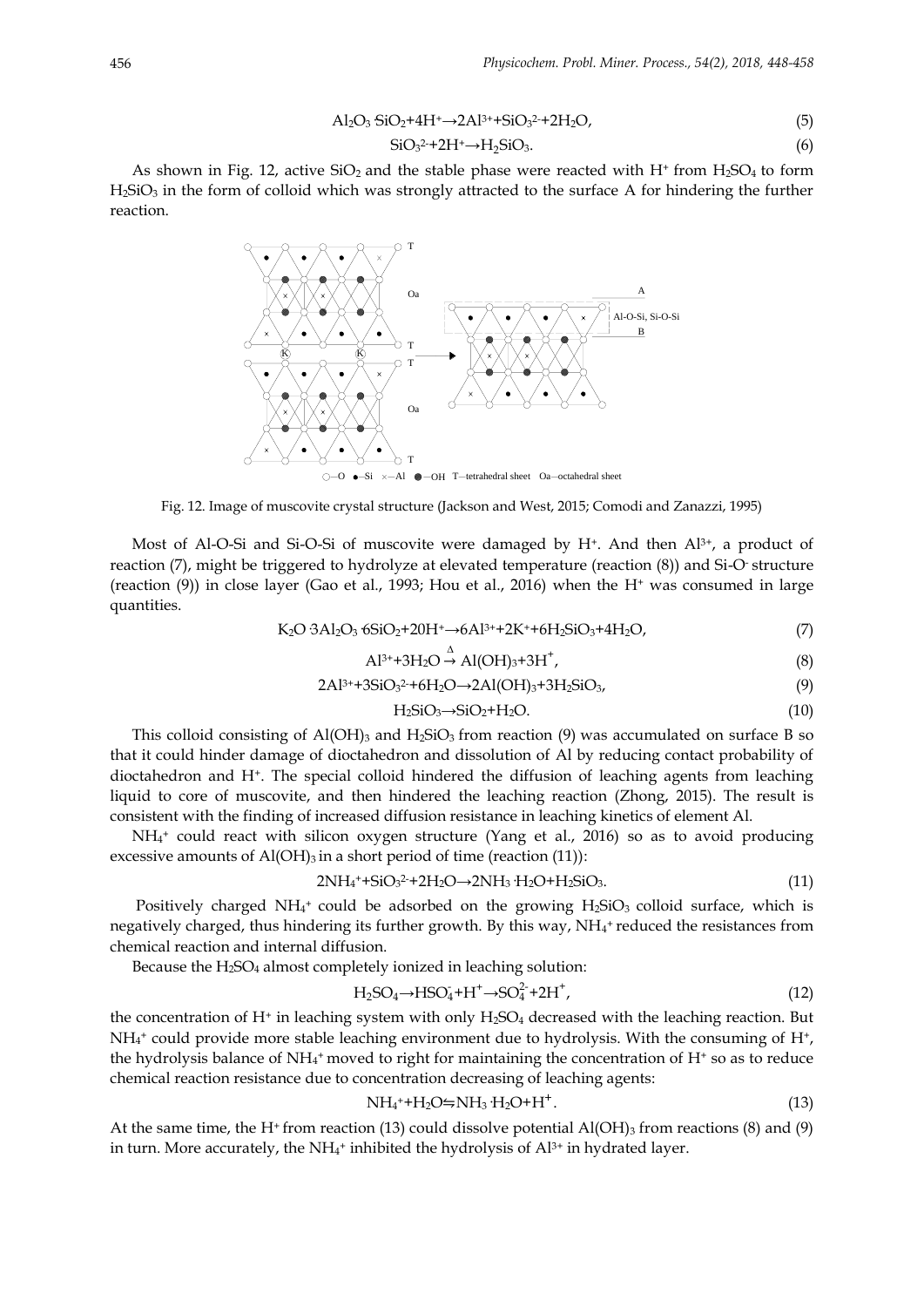Furthermore, the influence of Cl $\cdot$  on the leaching of  $Al^{3+}$ , especially for dissolution process, cannot be ignored (Lee et al., 2009). Solubility of metal chlorides including AlCl<sub>3</sub>, FeCl<sub>3</sub>, CaCl<sub>2</sub> and TiCl<sub>4</sub> are generally higher than that of their sulfates. Thus, the Cl-from NH4Cl ionization could promote dissolution of metal impurities.

The main effect of calcination process was to destroy crystal structure of muscovite. The damaged muscovite was effectively dissolved by mixed leaching agents consisting of H<sub>2</sub>SO<sub>4</sub> and NH<sub>4</sub>Cl. In addition, the  $H_2SO_4$  only provided  $H^*$ , and the NH<sub>4</sub>Cl maintained its concentration during leaching process. In addition, the NH<sub>4</sub>Cl inhibited the hydrolysis of  $Al^{3+}$  at elevated temperature (reaction  $(8)$ ) and Si-O- structure (reaction (9)), and further promoted dissolution of Al by introducing Cl- .

The muscovite dissolution mechanisms are also suitable for explaining the removal of kaolinite because of their similar crystal structure. Moreover, hematite as main iron-bearing gangue mineral was efficiently removed according to Table 3. Stable leaching environment and high leaching temperature were also propitious to dissolve hematite:

$$
\text{Fe}_2\text{O}_3 + 6\text{H}^+ \rightarrow 2\text{Fe}^{3+} + 3\text{H}_2\text{O}.\tag{14}
$$

In summary, the process could realize a high-efficiency purification of vein quartz via calcination and acid leaching at elevated temperature and pressure without addition of any fluorides.

#### **4. Conclusions**

(1) Mineralogical study showed that the main gangue minerals in the quartz were muscovite, hematite and kaolinite, and the muscovite was the main source of elements Al and K.

(2) Elevated temperature and pressure acid leaching experiment showed that the contents of Al and K in vein quartz were reduced to 44.09  $\mu$ g/g and 2.241  $\mu$ g/g, respectively, when the quartz was leached at 523.15K for 7 h with 5 cm<sup>3</sup>/g, using leaching agent consisting of 0.30 mol/dm<sup>3</sup> H<sub>2</sub>SO<sub>4</sub> and 0.45 mol/dm<sup>3</sup> NH4Cl. 98.10% or more muscovite was removed under optimum leaching conditions while the leaching using H<sub>2</sub>SO<sub>4</sub> and NH<sub>4</sub>Cl had limited influence on the particle size of quartz sand.

(3) Leaching kinetics study of element Al with respect to leaching temperature showed that the element Al leaching process in quartz ore was mainly controlled by chemical reaction, and the apparent activation energy of leaching reaction reached 52.18 kJ/mol.

(4) Muscovite was damaged by calcination process, and then effectively dissolved by fluorine-free leaching system. The ammonia chloride was hydrolyzed to provide stable acid leaching environment and inhibited the hydrolysis of Al<sup>3+</sup> at elevated temperature. Combined with the two effects on reducing chemical reaction resistance, elements Al in muscovite could be effectively leached out from vein quartz sand using elevated temperature and pressure acid leaching method.

#### **Acknowledgements**

This research was supported by the Open Foundation of Engineering Center of Avionics Electrical and Information Network of Guizhou Province Colleges and Universities (HKDZ201404). Special thanks to Prof. Changqi Peng for guidance in mineralogy analysis.

#### **References**

- AN J., LEE H.A., LEE J., YOON H.O., 2015. *Fluorine distribution in soil in the vicinity of an accidental spillage of hydrofluoric acid in Korea*. Chemosphere, 119C, 577-582.
- AVRAMI M., 1939. *Kinetics of Phase Change. I General Theory*. J. Chem. Phys., 7, 1103-1112.
- BOTIS S.M., PAN Y., 2009. *Theoretical calculations of [AlO4/M+] <sup>0</sup> defects in quartz and crystal-chemical controls on the uptake of Al*. Mineral. Mag., 73, 537-550.
- CALDWELL R.W., 1999. *Methods and apparatus for screening particulate materials*. US, US 5992641A.
- COMODI P., ZANAZZI P.F., 1995. *High-pressure structural study of muscovite*. Phys. Chem. Miner., 22, 170-177.
- DASGUPTA P. K., 1998. *Comment on "hydrofluoric acid in the Southern California atmosphere"*. Environ. Sci. Technol., 31, 427.
- DIETZEL M., 2000. *Dissolution of silicates and the stability of polysilicic acid*. Geochim. Cosmochim. Acta, 64, 3275- 3281.